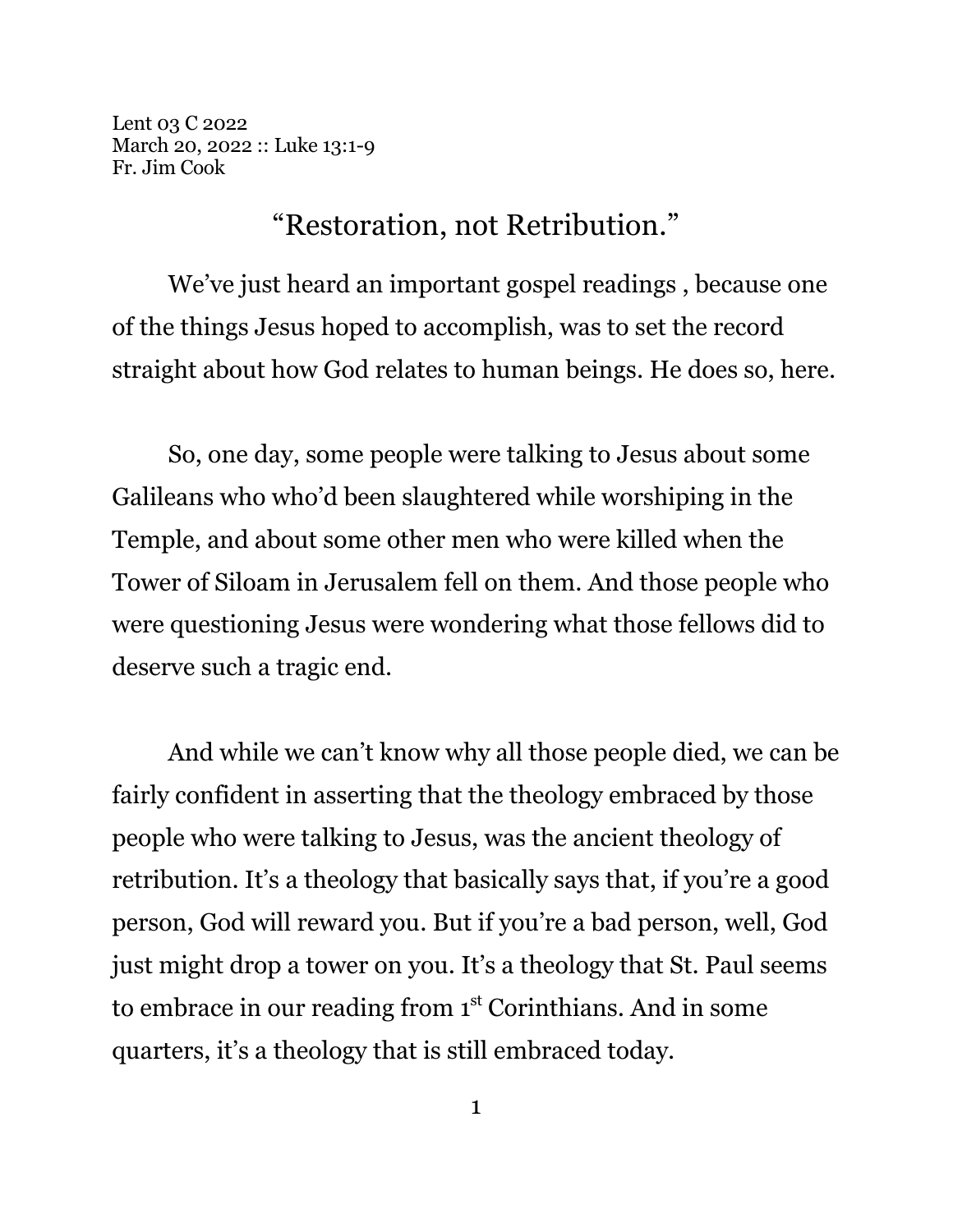And so, in response to their rank speculation, Jesus first tries to appeal to their common sense:

> "Guys, do you really think that all those people were worse sinners than everyone else?"

And even though it's pretty clear that those people assumed that the answer was "Yes," Jesus has to respond with an emphatic "No!"

> "No, they were *not* worse sinners than anyone else. And, no, their horrible deaths were *not* the result of the 'wrath of God.'"

And, as I'm reading the text, I'm thinking: "So far, so good. Well done, Jesus!" But then Jesus says something that *seems* to contradict the point he's just made, when he says:

> "But unless you repent, you will all perish as they did."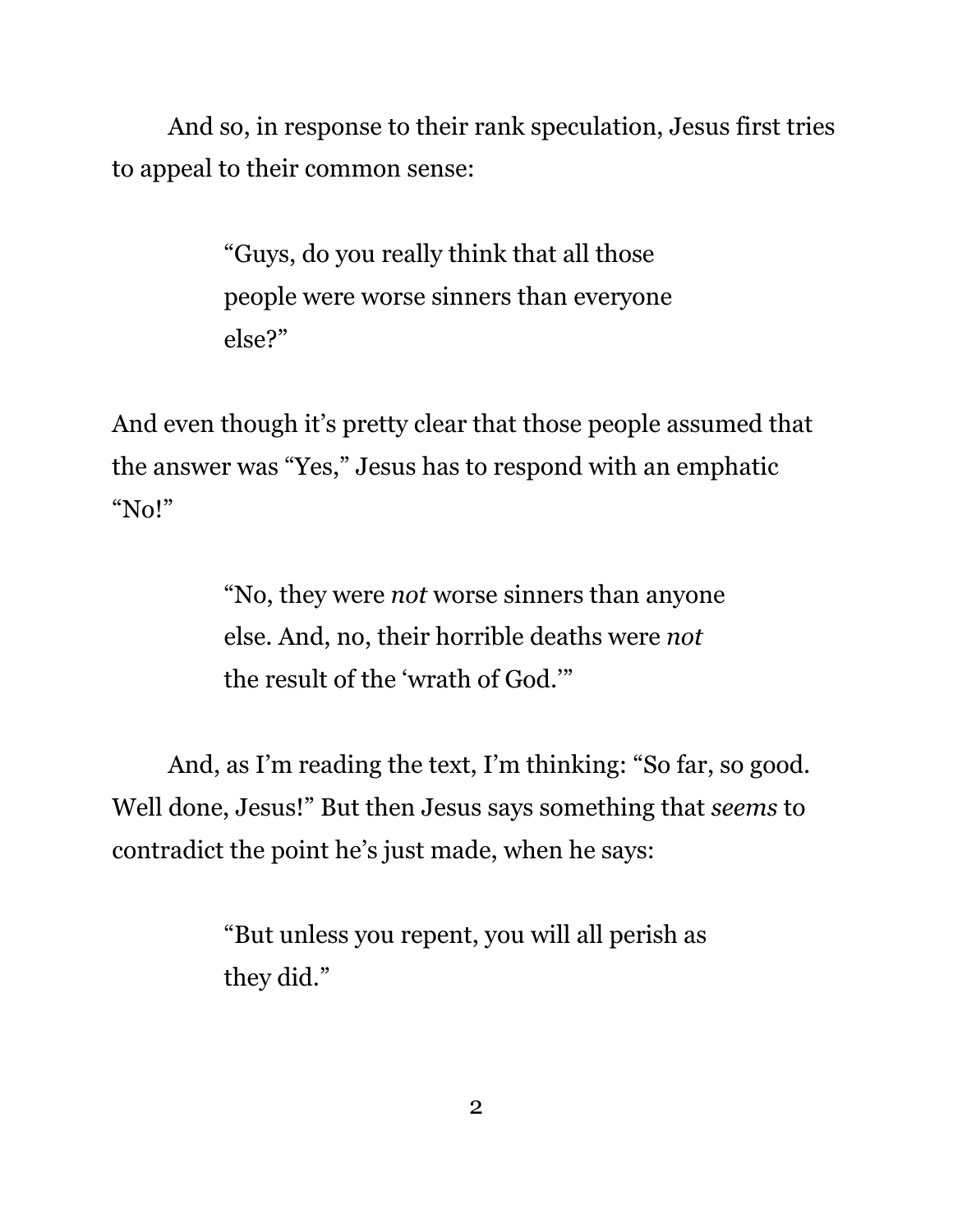Say what, Jesus? I mean, after refuting the theology of retribution, in one breath, are you now embracing it, in the next? What's going on here? Well, let me tell you.

Our problem stems from the Greek word that was translated into English as "perish." It's a word that has two meanings in the Bible. In some cases, it indeed refers to something that's been *destroyed*. But in other cases — and I think that includes our gospel reading — it's referring to something that has *spoiled*. In other words, what I think Jesus was actually telling them, was something like this:

> "You guys obviously still embrace a theology of retribution. But I'm here to tell you that it's a bad theology. That's not how God works! And unless you 'repent' of your belief in it, it will spoil not only your relationship with God, but it will also spoil your relationships with other people, as well.

And I'll have more to say about that in a minute.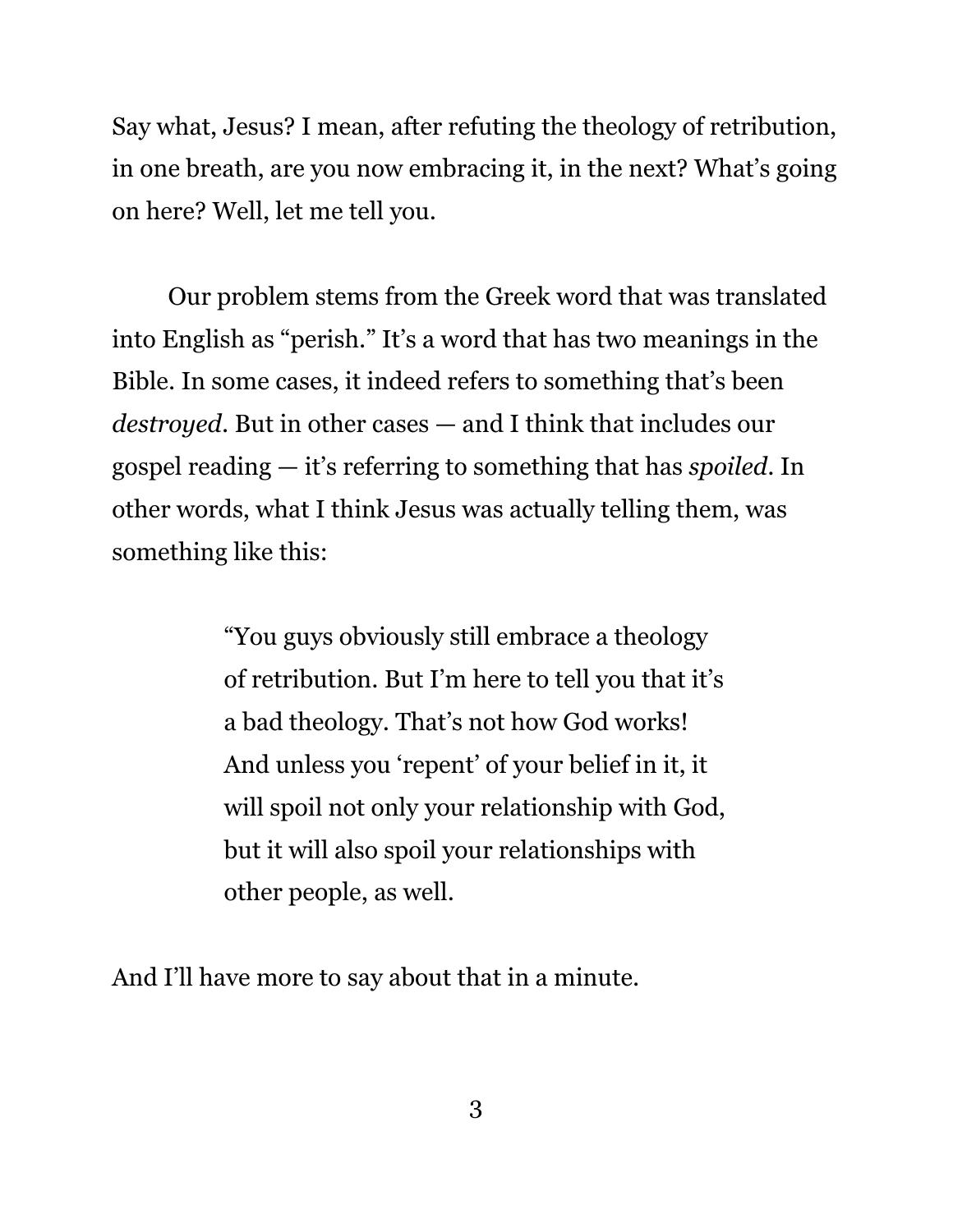And so, this is how Jesus is trying to challenge the theology of retribution. But he's also smart enough to know that, if you take away one theology, you've got to offer another to replace it. And so, in the second half of our gospel reading, Jesus offers them the Parable of the Fig Tree.

Through this parable, Jesus is proposing to replace the theology of retribution with the theology of *restoration*. Because it's a parable that tells us that, instead of *punishing* sinners, God would rather *restore* them to his image and likeness, and enable them to bring forth those fruits that are worthy of his people.

And the reason we know this, is because of a particular word that Jesus used in the parable. When the landowner and gardener were discussing what they should do with the unfruitful fig tree, and the landowner was wanting to cut it down, the gardener said, "Sir, *let it alone*." Now, the Greek word that was translated to be "let it alone," was *the exact same word* that Jesus said on the Cross, when he said, "Father, *forgive them*" (Luke 23:34). In other words, both the gardener in the parable, and Jesus on the cross, are appealing to God for forgiveness, not punishment. Appealing to God for another chance. And that is what restoration looks like.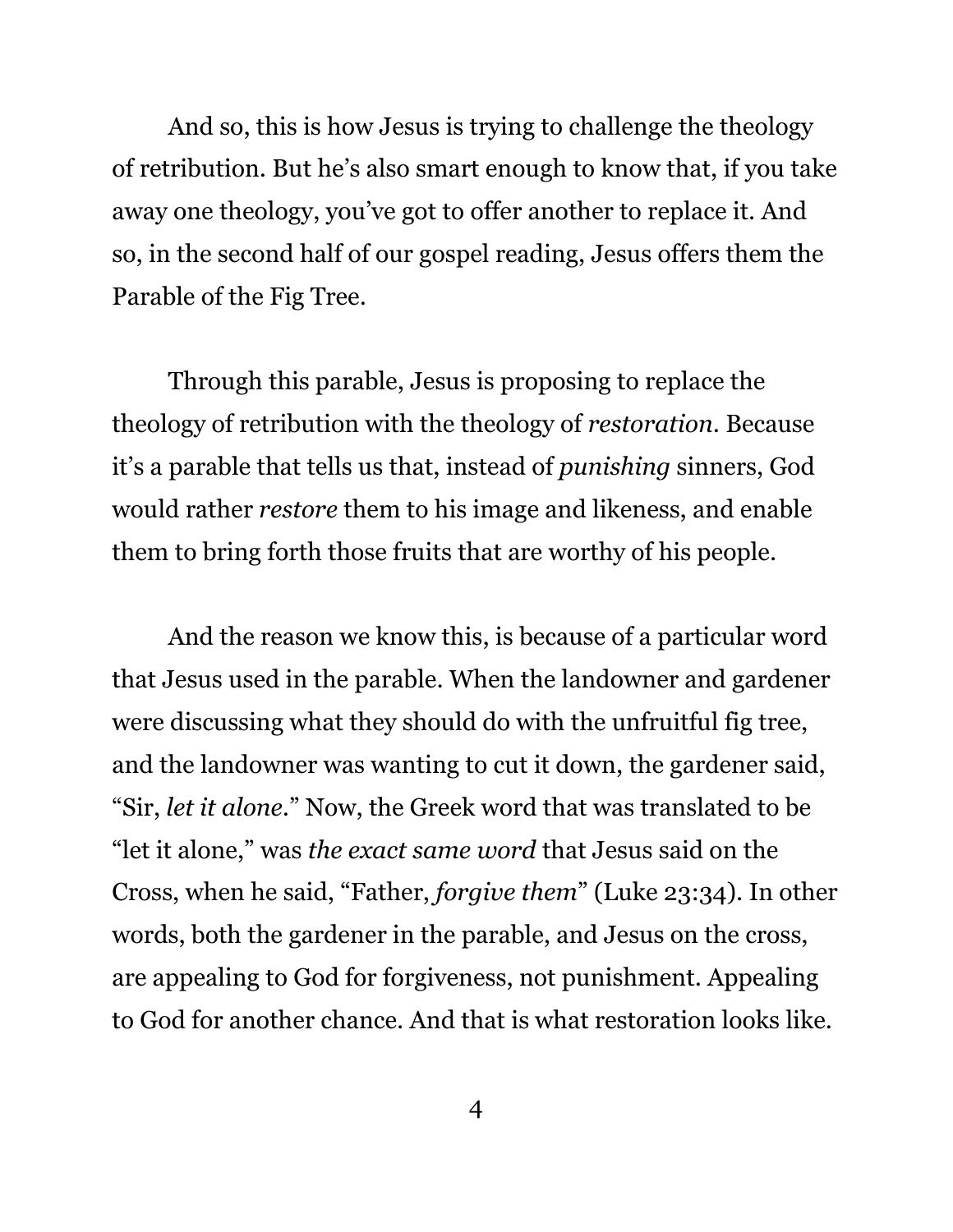Now, what Jesus is suggesting  $-$  by offering the way of forgiveness and second chances — is entirely counter-intuitive, because who hasn't heard things like the old adage, "Spare the rod and spoil the child"? And when our girls were young, Peggy and I read lots of child-rearing books that essentially said the same thing. But we also quickly came to the conclusion that, while corporal punishment might indeed teach our girls to mind us, it would also teach them to fear us. And fear is a lousy basis for a relationship. Even for a relationship with God.

(And going back to what I said earlier, this is why Jesus objected to the theology of retribution; because, more than anything else, it engendered the fear of God. The the dread of God. And you cannot have a relationship of mutual love and respect, where there is fear of one for the other.)

But there is more to this theology of restoration than forgiveness and second chances. Because, what else did the gardener propose to do? Basically, *everything he could* to help that fig tree produce fruit. He wasn't going to leave anything to chance. And Jesus is telling us that this is God's attitude towards us as well: that God not only *wants* us to be fruitful, but God will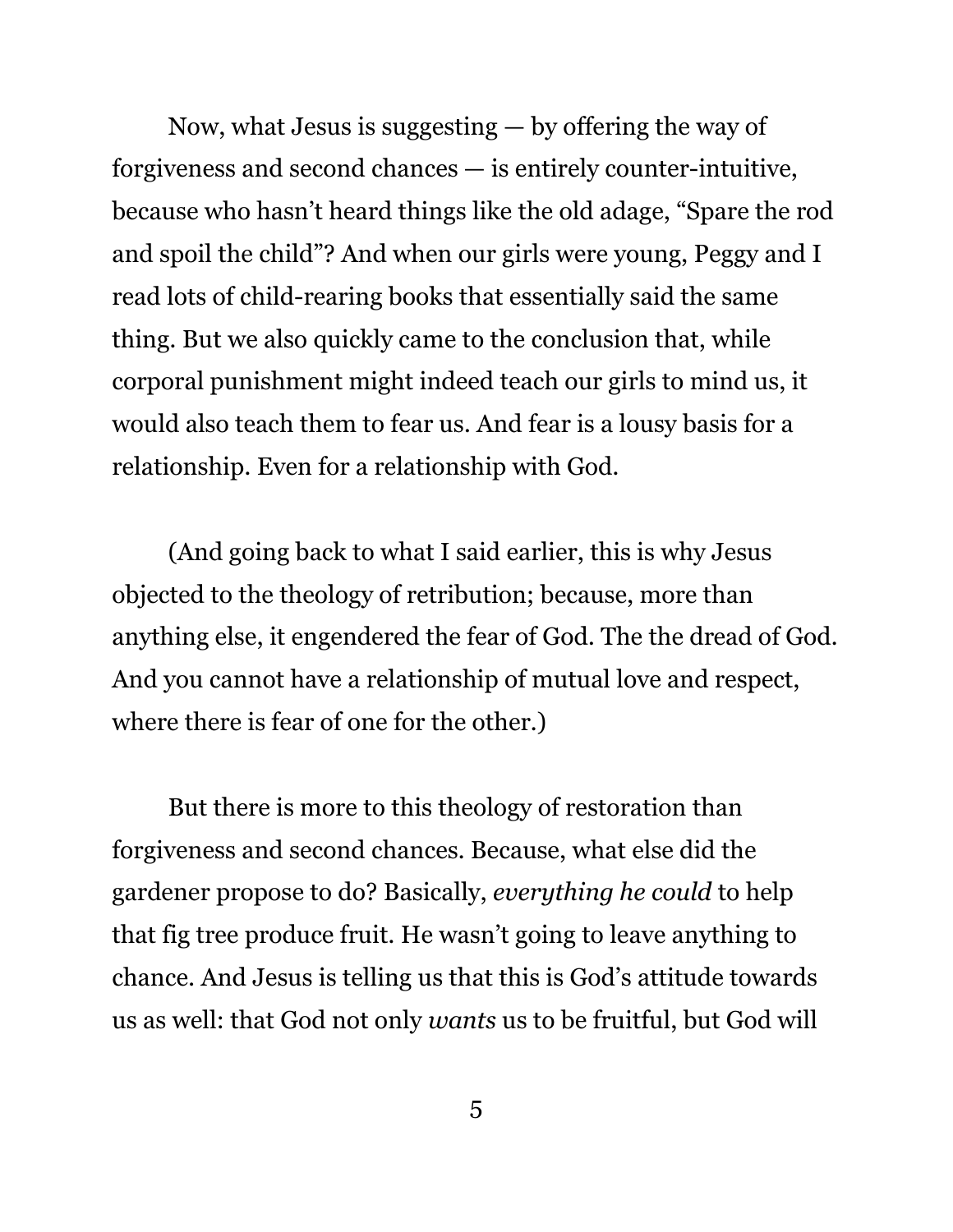also *help* us to be fruitful. And, what's more, this is to be our attitude towards each other. Because, in a community that operates within the framework of a theology of restoration, *we frequently need each other to be fruitful*.

So, the big questions, that our gospel reading is challenging us with, are things like:

> If God can forgive us, can we find a way to forgive others?

And, if God can give us another chance, can we find a way to give others another chance?

And if God is going to do everything in his power to help us be fruitful, can we do the same for others?

Those can be some really uncomfortable questions. But they're questions we absolutely have to ask ourselves.